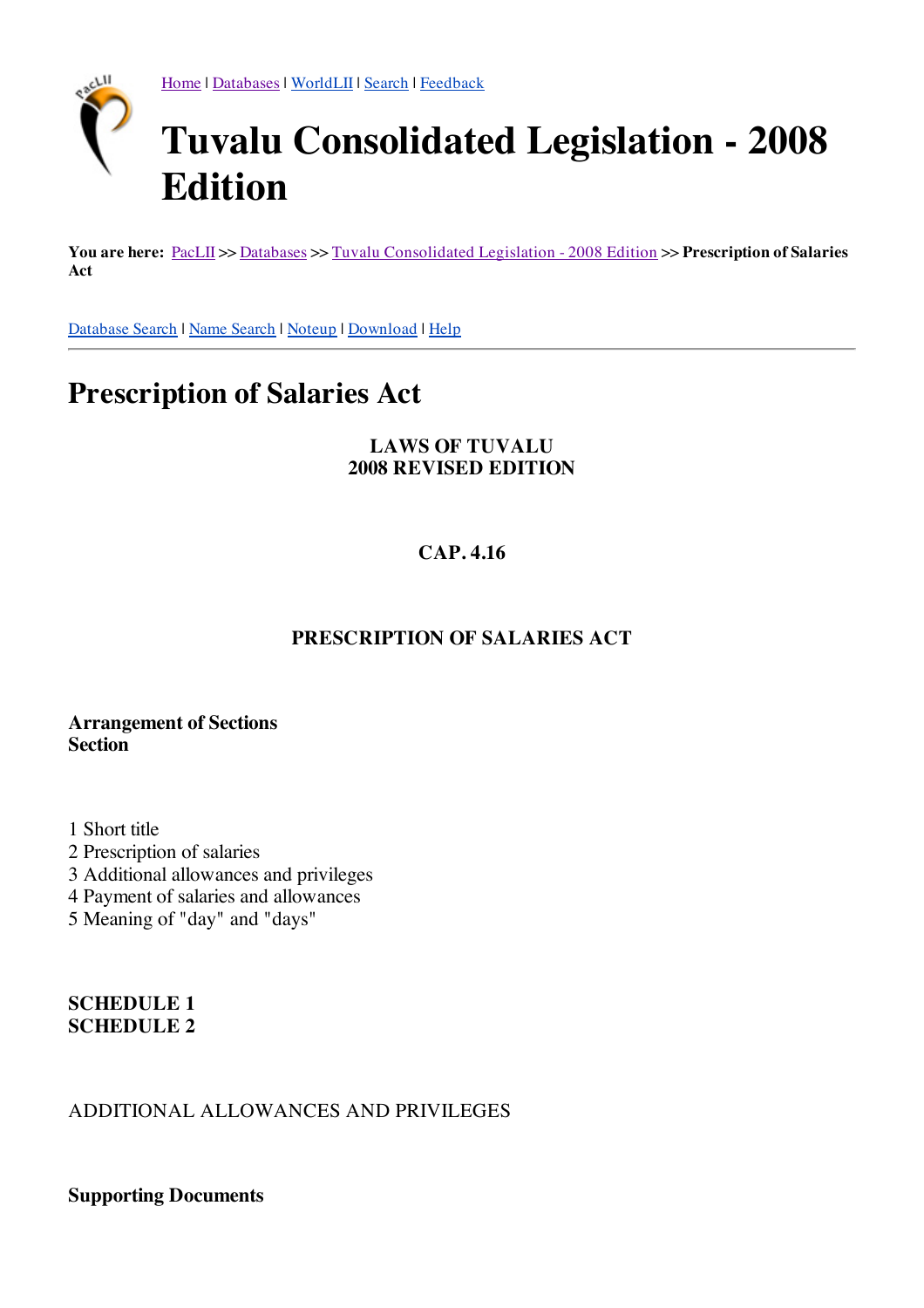# **PRESCRIPTION OF SALARIES ACT**

# **AN ACT TO PRESCRIBE THE SALARIES AND ALLOWANCES OF CERTAIN OFFICES UNDER THE CONSTITUTION [1]**

\_\_\_\_\_\_\_\_\_\_\_\_\_\_\_\_\_\_\_\_\_\_\_\_\_\_\_\_\_\_\_\_\_\_\_\_\_\_\_\_\_\_\_\_\_\_\_\_\_\_\_\_\_\_\_\_\_\_\_\_\_\_\_\_\_\_\_\_\_\_\_\_\_\_\_\_\_\_

Commencement [1st October 1978]

#### **1 Short title**

This Act may be cited as the Prescription of Salaries Act.

#### **2 Prescription of salaries**

(1) The salaries or allowances specified in the second and third columns respectively of Schedule 1 are hereby prescribed in relation to the offices specified in the first column of that Schedule, being offices expressly provided for in the Constitution.

(2) The sums specified in the second and third columns of Schedule 1 may be amended by resolution of Parliament, but subject to section 169(4) of the Constitution.

#### **3 Additional allowances and privileges**

(1) The allowances and privileges specified in Schedule 2 are hereby prescribed in relation to the offices specified in that Schedule.

(2) Schedule 2 may be amended or repealed by resolution of Parliament.

#### **4 Payment of salaries and allowances**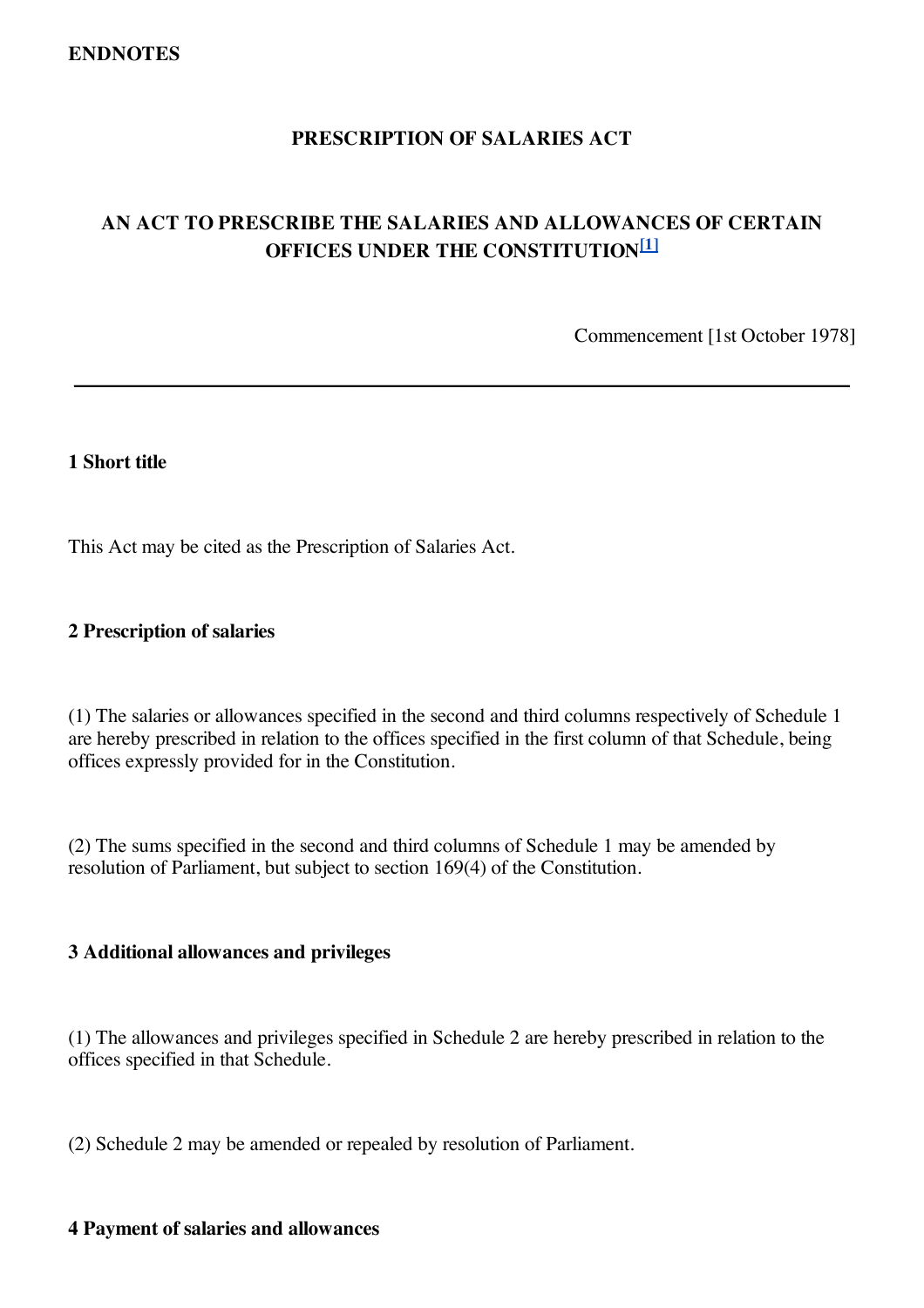The salaries and allowances payable in respect of any office by virtue of this Act shall be charged on and paid out of the Consolidated Fund and shall be paid without prejudice to any other emolument or privilege which may be accorded to the holder of such office from time to time.

# **5 Meaning of "day" and "days"**

References in this Act to "day" or "days" shall mean any day or days on which the holder of the office in question is required to carry out the functions of the office, exclusive of travelling time.

# <span id="page-2-0"></span>**SCHEDULE 1 [\[2\]](#page-3-0)**

| $(1)$ Office                                 | year)                                        | (2) Taxable Salary (per $\ $ (3) Tax-free allowance (per day) |  |  |
|----------------------------------------------|----------------------------------------------|---------------------------------------------------------------|--|--|
|                                              | \$                                           | \$                                                            |  |  |
| Office                                       | Taxable Salary (per year) Tax free allowance |                                                               |  |  |
| Governor-General                             | \$23,768                                     | not applicable                                                |  |  |
| <b>Chief Justice</b>                         | not applicable                               | $\frac{1}{9}450$ per day                                      |  |  |
| Prime Minister                               | \$26,660                                     | not applicable                                                |  |  |
| Speaker                                      | $\$22,395$                                   | not applicable                                                |  |  |
| Ministers                                    | $\$22,395$                                   | not applicable                                                |  |  |
| <b>Members of Parliament</b>                 | \$15,953                                     | not applicable                                                |  |  |
| <b>Chairman Public Service</b><br>Commission | not applicable                               | $\frac{1}{6}$ \$65 per day                                    |  |  |
| Member, Public Service<br>Commission         | not applicable                               | $\vert$ \$60 per day                                          |  |  |
| Attorney-General                             | $$22,395$ (L1a)                              | not applicable                                                |  |  |
| Chief of Police                              | $$21,394$ (L1c)                              | not applicable                                                |  |  |
| <b>Auditor General</b>                       | $$21,394$ (L1c)                              | not applicable                                                |  |  |

#### (Section 2)

# <span id="page-2-1"></span>**SCHEDULE 2** [\[3\]](#page-3-1)